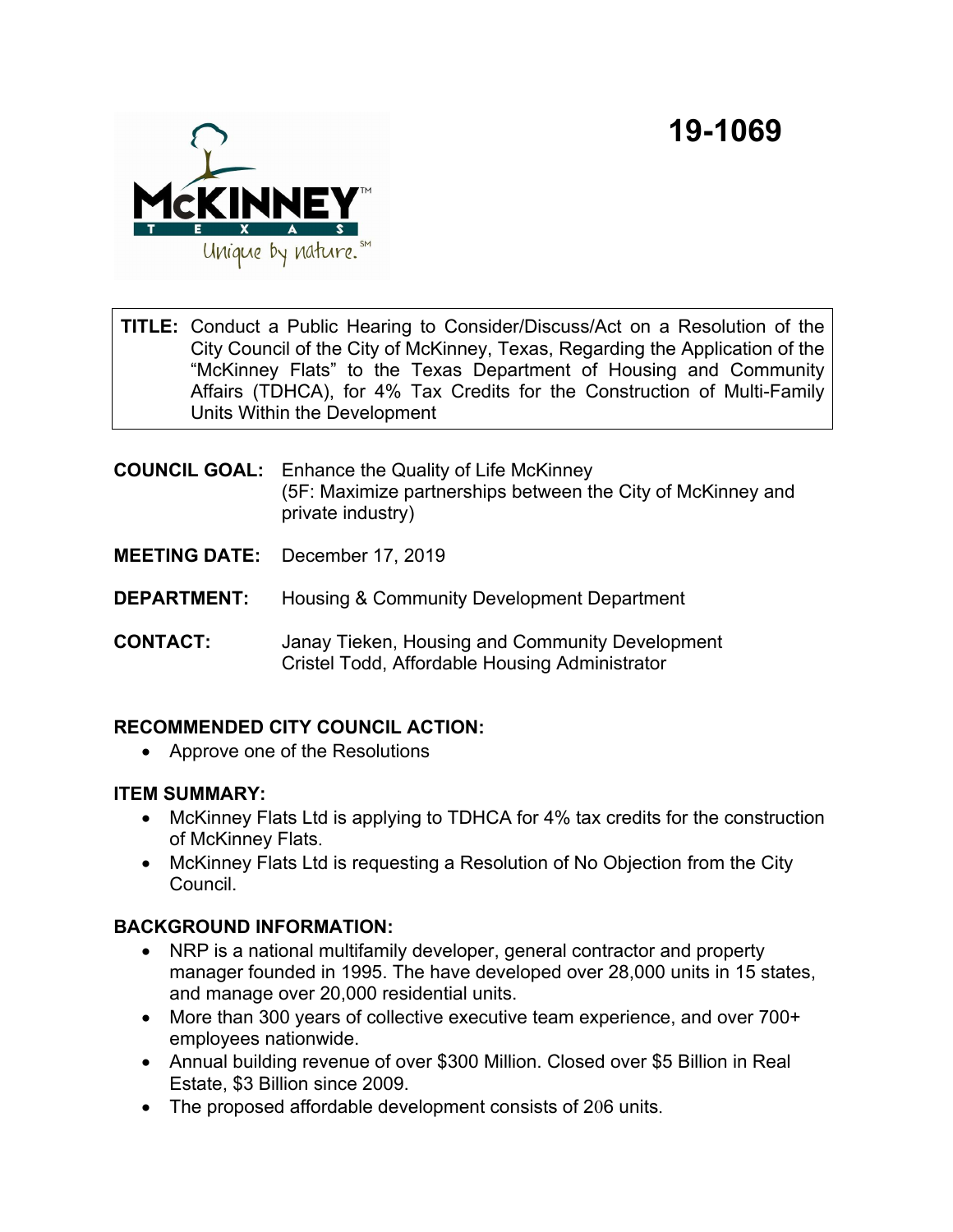- · Development site is located at Collin McKinney Pkwy and Test Dr., McKinney, TX.
- December 3, 2019, City Council approved the zoning for the project.
- · November 18, 2019, HUD publishes map of 2020 DDAs/QCTs.
- · October 31, 2019, 2020 Bond Lottery results released.
- · October 22, 2019, Planning & Zoning unanimously approved the zoning for the project.
- · October 16, 2019, application to the Texas Bond Review Board submitted for the 2020 Bond lottery.
- · October 7, 2019, Plan revisions submitted.
- · September 25, 2019, HUD publishes list of zip codes/census tracts for 2020 DDAs/QCTs in the Federal Register.
- September 3, 2019, Letter of intent for rezoning submitted.
- · August 8, 2019, Inducement Resolution for private activity bonds passed by McKinney Housing Finance Corporation.
- · August 1, 2019, Due Diligence kicked off: engineers engaged to deliver environmental, engineering feasibility, market, geo-technical, architectural, and additional report's/studies.
- · July 17, 2019, site location of Collin McKinney Parkway under contract.
- · June 27, 2019, McKinney Housing Finance Corporation approved MOU with NRP.
- · May 7, 2019, City Council updated on the DDA and two possible locations.
- · January 15, 2019, City Council updated on the selection of NRP Group.
- · January 11, 2019, NRP selected as partner.
- · November 1, 2018, RFQ deadline.
- · October 14, 2018, RFQ was released.

## **FINANCIAL SUMMARY:**

- The estimated total cost of the project is approximately \$42.3 million. Tax credits make up approximately \$12.8 million, tax exempt bonds make up approximately \$24.6, with private equity and deferred developer fee providing the remaining \$5 million.
- · The developer is not asking for any additional contribution or fee waivers from the City at this time.

# **BOARD OR COMMISSION RECOMMENDATION:** N/A

## **SUPPORTING MATERIALS:**

[Resolution of Support](View.ashx?M=F&ID=7960255&GUID=05249ED3-4FE2-4084-9EB1-586B05FD7D1B) [Resolution of No Objection](View.ashx?M=F&ID=7960256&GUID=931BCFB6-D80F-485B-9C88-E2CECD4F67F1)